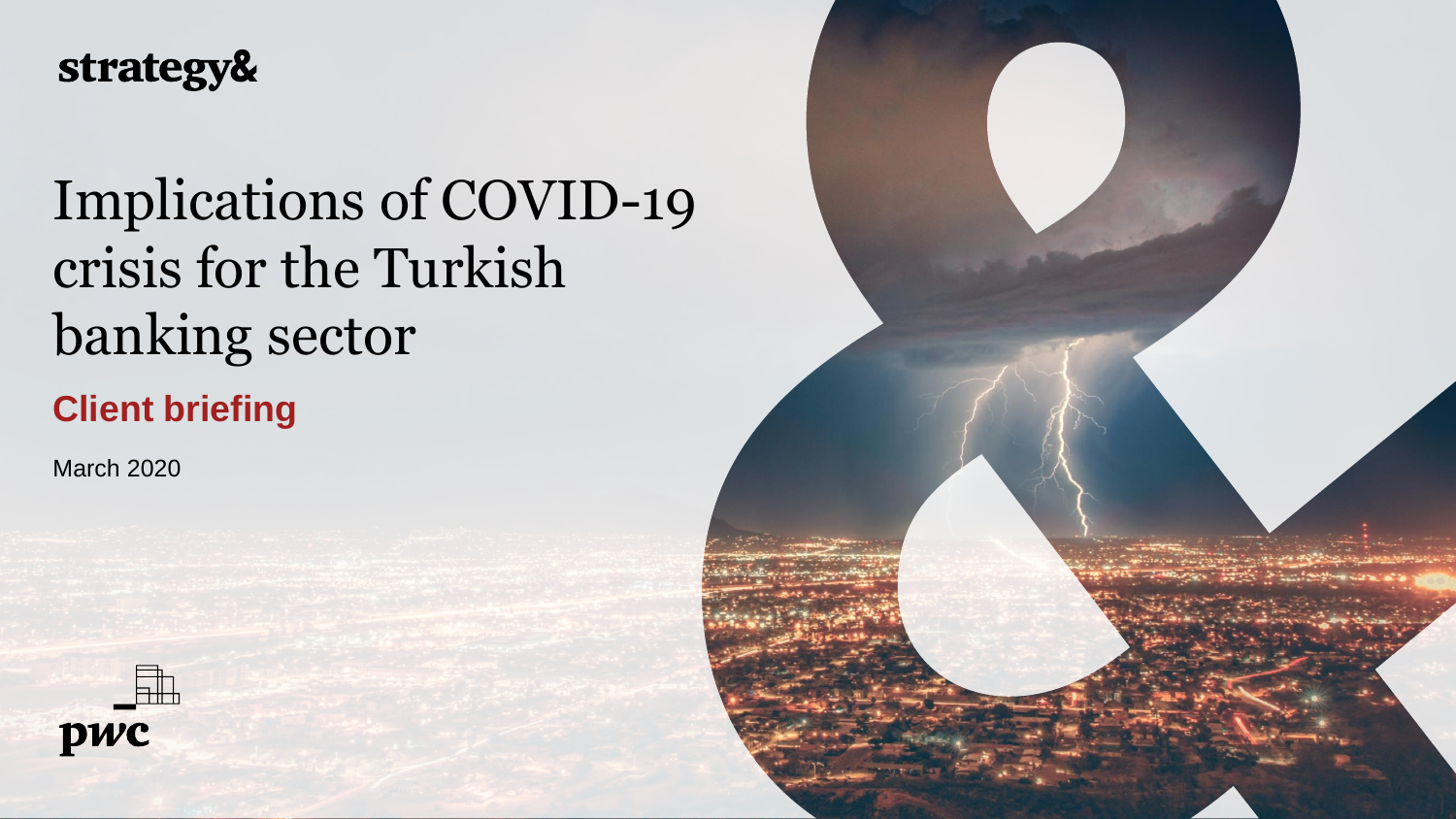# After severe market disruptions, a long-term pandemic might put the economic system under severe stress

### **COVID-19 pandemic: Initial situation**



### **Containment could lead to a long-term pandemic**



### **Perspective**



Global COVID-19 pandemic currently causing **significant market disruptions**



**External shock** hits a fragile global economy – limited headroom for responses of central banks



Containment is the best solution for society, but fatal for the economy – **the longer the pandemic persists, potentially the deeper the recession** 



**Liquidity shock due to decline in sales** already impacting SMEs and specific sub-industries



Disruption of supply chains and production stops could soon potentially lead to **more widespread liquidity shortages** in many industries



Rising expectations of the society and regulators from banks to **continue supporting the economy** and **acting responsibly**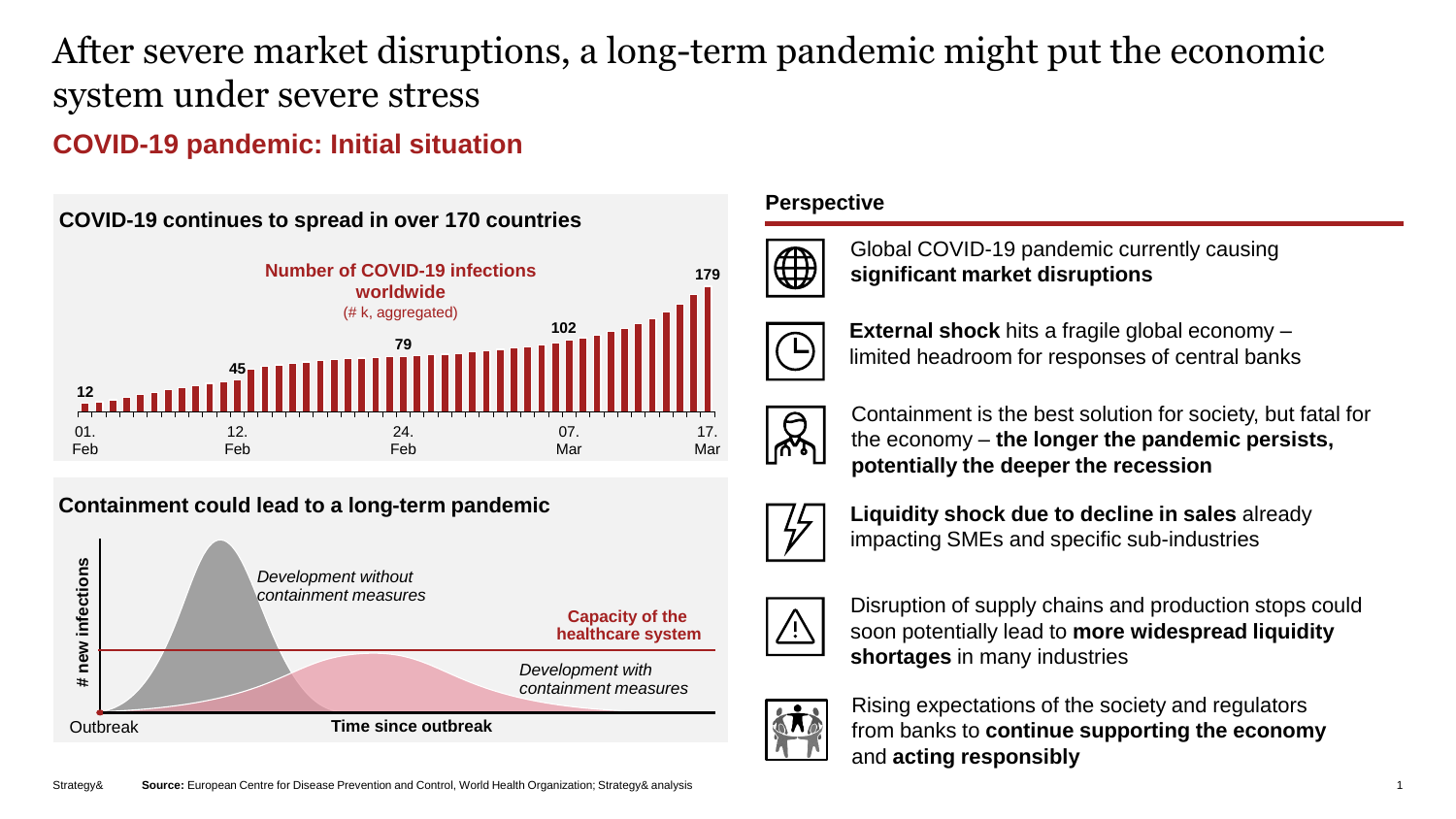# European banking sector already hit by first negative effects of the crisis – likely affecting Turkish banking sector as well

### **Impact on the European and Turkish banking market**



*Concerns over bank's asset quality due to worsening macroeconomic environment continue to rise*

*Difficulties to compensate for declining net interest income*

*Regulatory pressure to fee & commission income*

*Key risk indicators are at an increasing trend*

**Challenges before the crisis COVID-19: First effects in the banking sector**

**Corporate customers draw their undrawn credit facilities to increase liquidity buffer**

**Importance of operational resilience increased, burden over alternative distribution channels surged**



**Government and regulator taking action to minimize impact of COVID-19**



**Increasing pressure to make decisions in dealing with covenant breaches and unprofitable customers** 



**Securing regional and overseas wholesale funding potentially becoming more difficult**

**New business already in slow-down during 2019 due to asset quality concerns – what will be banks' reaction to the crisis in 2020?**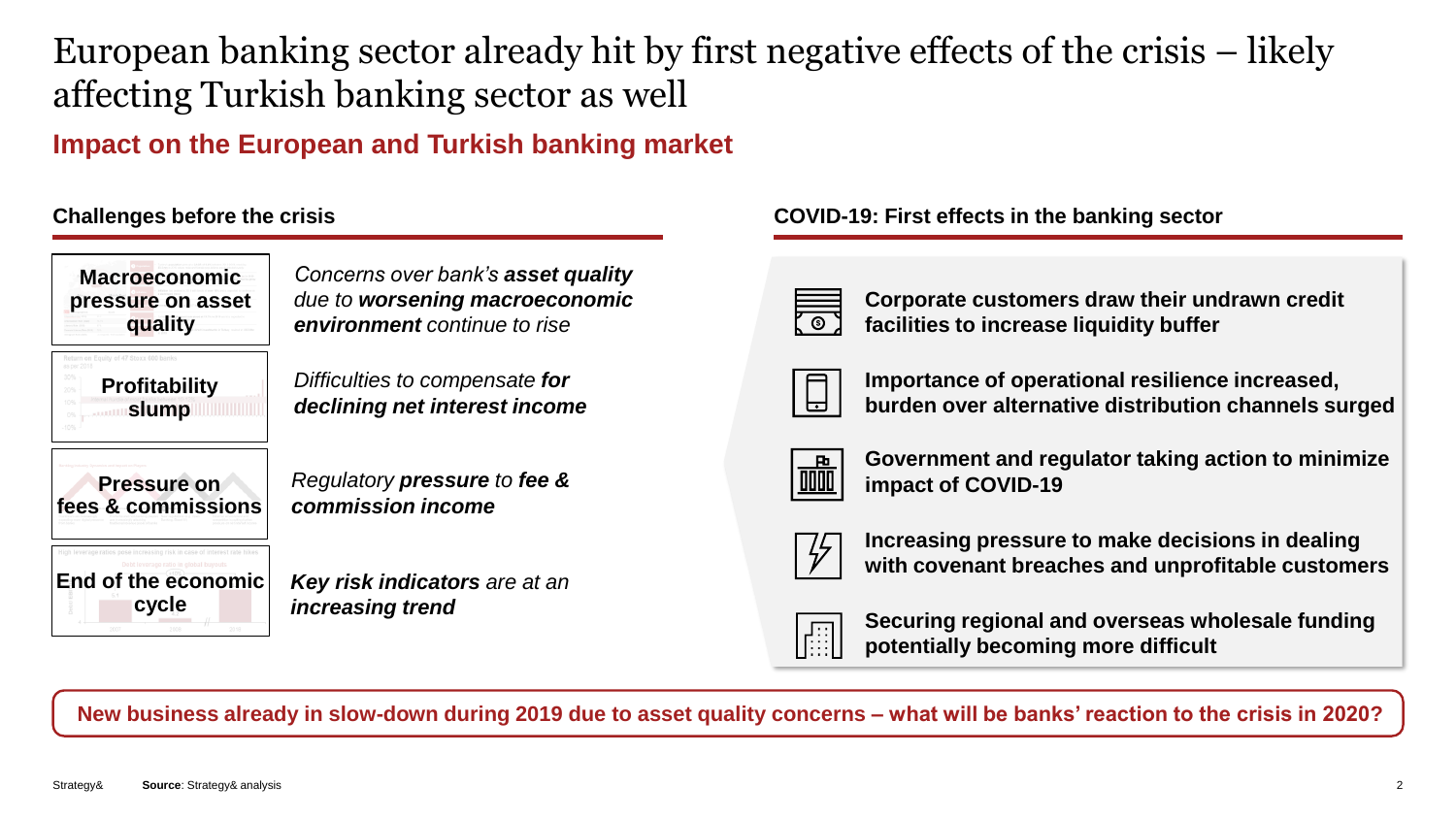### COVID-19 has the potential to infect banks at various levels and lead to losses

**Risks for banks in case of a long-term pandemic**

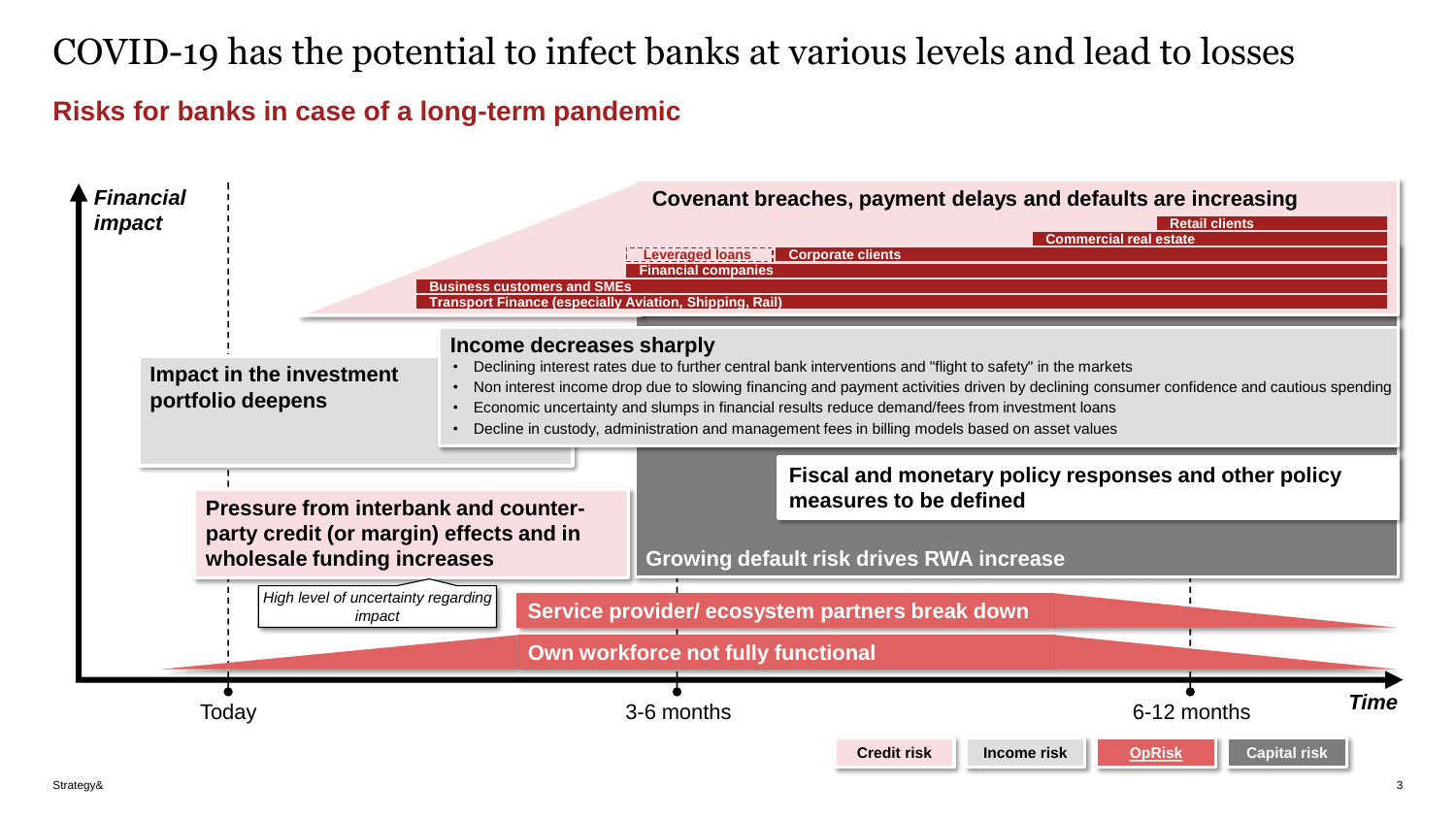# **This is important now**: to prepare as best as possible for the economic storm of the COVID-19 crisis

### **Management priorities**



### **Ensure operational and funding resilience**

- Activation of crisis or business continuity plans and teams
- Ensuring operational resilience (internally) and checking readiness of customers, channels, partners as well as managing operational and security burden on alternative distribution channels
- Ensure funding resilience going forward
- Crisis communication with stakeholders including own workforce



**Perform scenario analysis of credit portfolios**

- Rapid, model-driven review of loan portfolios
- Focus on exposure of particularly affected industries/ regions/ products (e.g. project financing activities and covenant breaches)
- Implementation of scenario analyses (e.g. worst case) and stress testing
- Identification of particularly critical loans



• Assess potential impact on different business (e.g. payments volume decrease)

(business as usual, origination stop, balanced approach) • Analysis of options per market area / client segment (client profitability, acceptable level of

• Derive potential options

covenant breaches)

branch footfall

• Accelerate digital sales and service enablement in preparation for «social distancing» and reduced

**Adapting market strategies**



**Develop portfolio strategies**



- Development of potential options to mitigate risks (e.g. sale, restructuring, maturity / limit extension, exit)
- Analysis of options and development of guidelines to handle possible scenarios going forward
- Implement portfolio strategy



**Cost and liquidity management**

- Based on scenario and other analyses, estimation of potential balance sheet and P&L impact of current situation
- Identification of cost reduction (e.g. expense and channel optimization) and liquidity management levers to ensure business continuity and profitability
- Implement levers

**Three to six months remaining until impact of income, credit and capital risks become fully visible**

strategy& Part of the PwC network